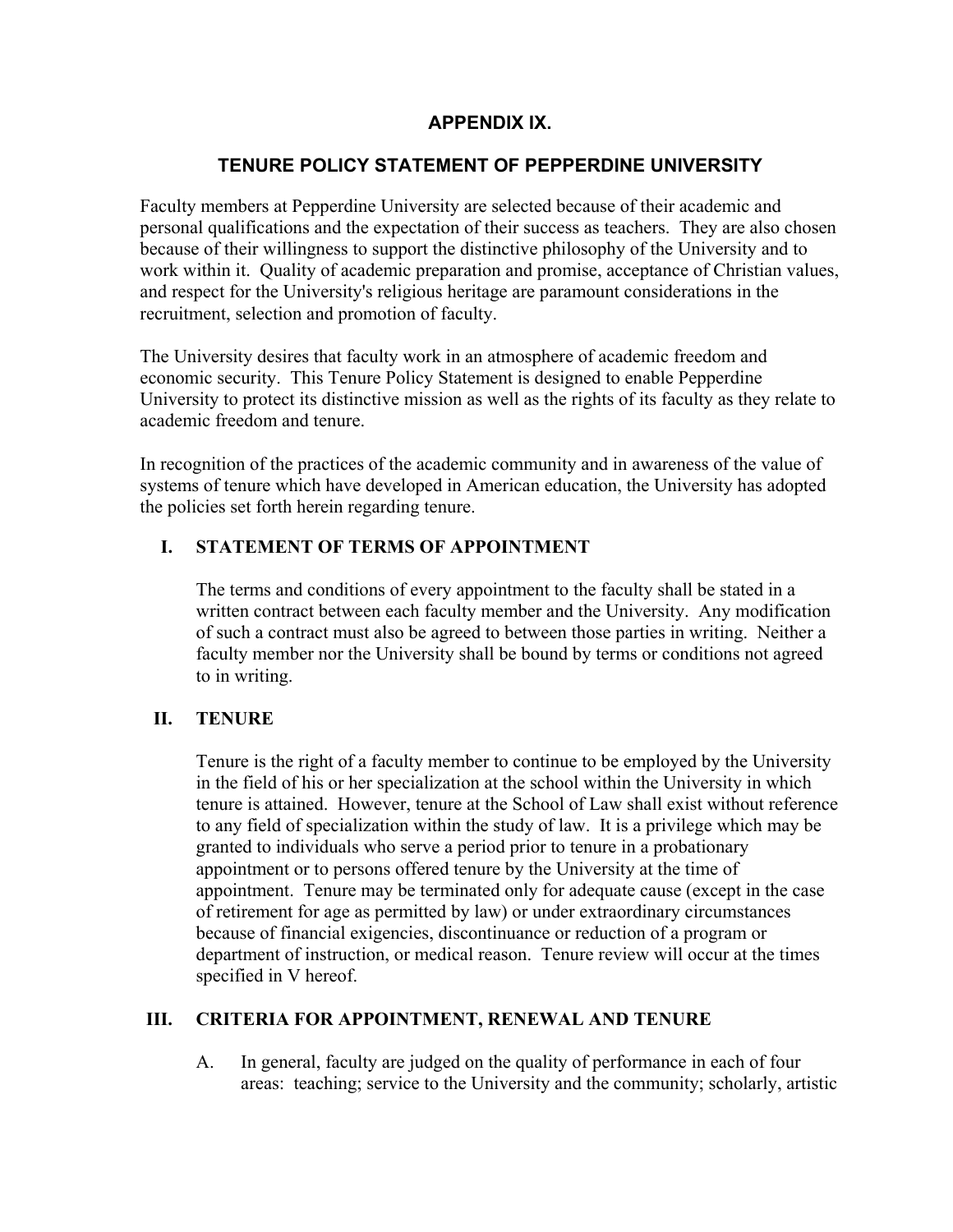or professional achievement; and a consistent pattern of support for generally accepted Christian values and the mission of the University.

B. The substantive standards and procedures generally employed in decisions affecting appointment, renewal and tenure are contained in the appropriate school handbook and other written authority, if any. A faculty member may obtain these materials from the Divisional Chairperson or the Dean of the faculty member's school.

# **IV. ELIGIBILITY FOR TENURE**

- A. Tenure track appointments are so designated in the faculty contract and may carry an academic rank of Instructor, Assistant Professor, Associate Professor, or Professor. Appointments are designated in the contract as "Probationary Tenure Track."
- B. Persons with appointments in any of the following categories are not eligible for tenure.
	- 1. Adjunct: These individuals serve the University in a position designed to meet defined and specific instructional needs.
	- 2. Faculty status: These individuals generally do not perform traditional faculty duties but are accorded faculty status because of their close association with the academic process.
	- 3. Short-term appointments: These individuals include visiting faculty and those employed for a relatively brief and specified period of time.
	- 4. Special appointments: These individuals are appointed on special terms by mutual agreement.

The provisions of this Tenure Policy Statement are only applicable to faculty with tenure or with probationary appointments and are thus not applicable to the above four categories unless otherwise agreed in writing.

### **V. PERIOD OF PROBATIONARY APPOINTMENTS AND TIME FOR TENURE REVIEW**

A. Probationary appointments may be for one year, or for other stated periods, subject to renewal at the option of the University. The total period of service in a particular school within the University in a probationary appointment prior to attaining tenure shall not exceed seven years. (This period of employment is stated herein solely to specify the maximum period of probation to tenure and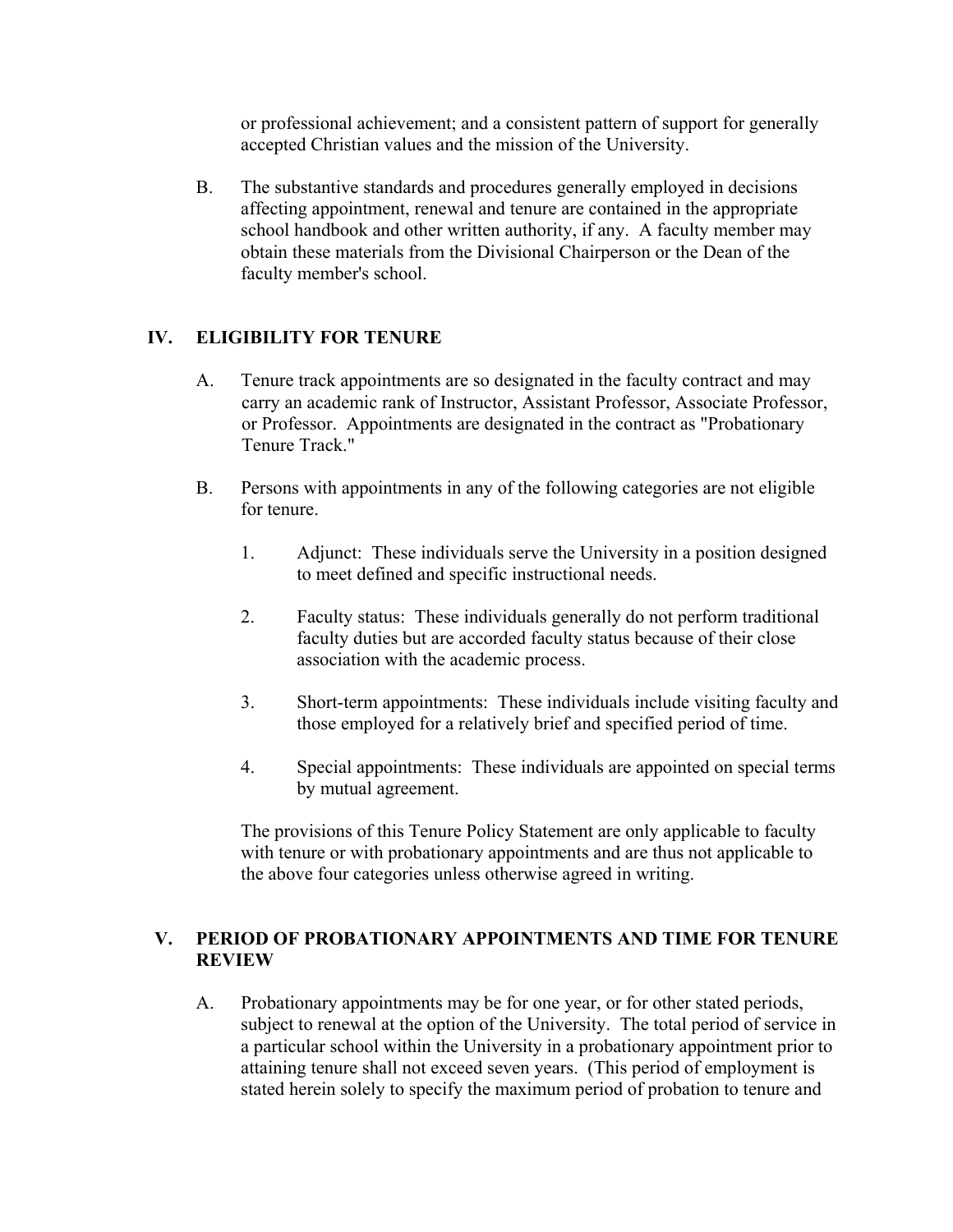does not obligate the University to employ any person for the full term of such period.) Ordinarily there is no early tenure unless the faculty member has previous service elsewhere at a comparable professional level. In situations involving such prior service, the prospective faculty member and the University may agree in writing at the time of appointment on the length of the probationary period and the time of tenure review.

- B. Written notice that a probationary appointment is not to be renewed shall be given to the faculty member in accordance with X hereof. No later than thirty calendar days following such notification, the faculty member may file a written grievance in accordance with XIII hereof contesting the nonrenewal.
- C. A faculty member employed with the rank of "Instructor" must achieve the rank of "Assistant Professor" no later than the beginning of the fifth year of service to be eligible to apply for tenure.
- D. Faculty will normally apply to be reviewed for tenure during the sixth year of service in a probationary appointment in a school within the University. (Faculty members who are on probationary tenure track and under a fifth year review policy on the date this Tenure Policy Statement is adopted may elect to be reviewed for tenure appointment during the fifth year of service, in which event if tenure is not granted, the sixth year will be the terminal year.) In the event of failure to apply for tenure or if tenure is not granted, the seventh year will be the terminal year of service. Tenure review, however, may be deferred to the seventh year if, prior to making recommendation with respect to the granting of tenure, the school tenure committee or the Dean recommends deferment and the faculty member and the Chief Academic Officer concur. In any event, the seventh year will be the terminal year if tenure is not granted.
- E. A faculty member with the rank of Professor, Associate Professor or Assistant Professor may request in writing that the school tenure committee and the Dean of the school conduct a tenure review earlier than normally scheduled. The faculty member will set forth the case for early review. If the school tenure committee and the Dean recommend early review and the Chief Academic Officer concurs, early review will be granted. If the early review request is granted, the faculty member does not receive tenure, and no additional review is allowed, then the year following the early review will be the terminal year. If, however, the school tenure committee or the Dean recommends and the Chief Academic Officer concurs, one additional review will be allowed in accordance with V, D above.
- F. If an individual employed in one school within the University is subsequently employed in another school within the University, such previous service shall normally not be counted toward the achievement of tenure, and a new probationary period will begin.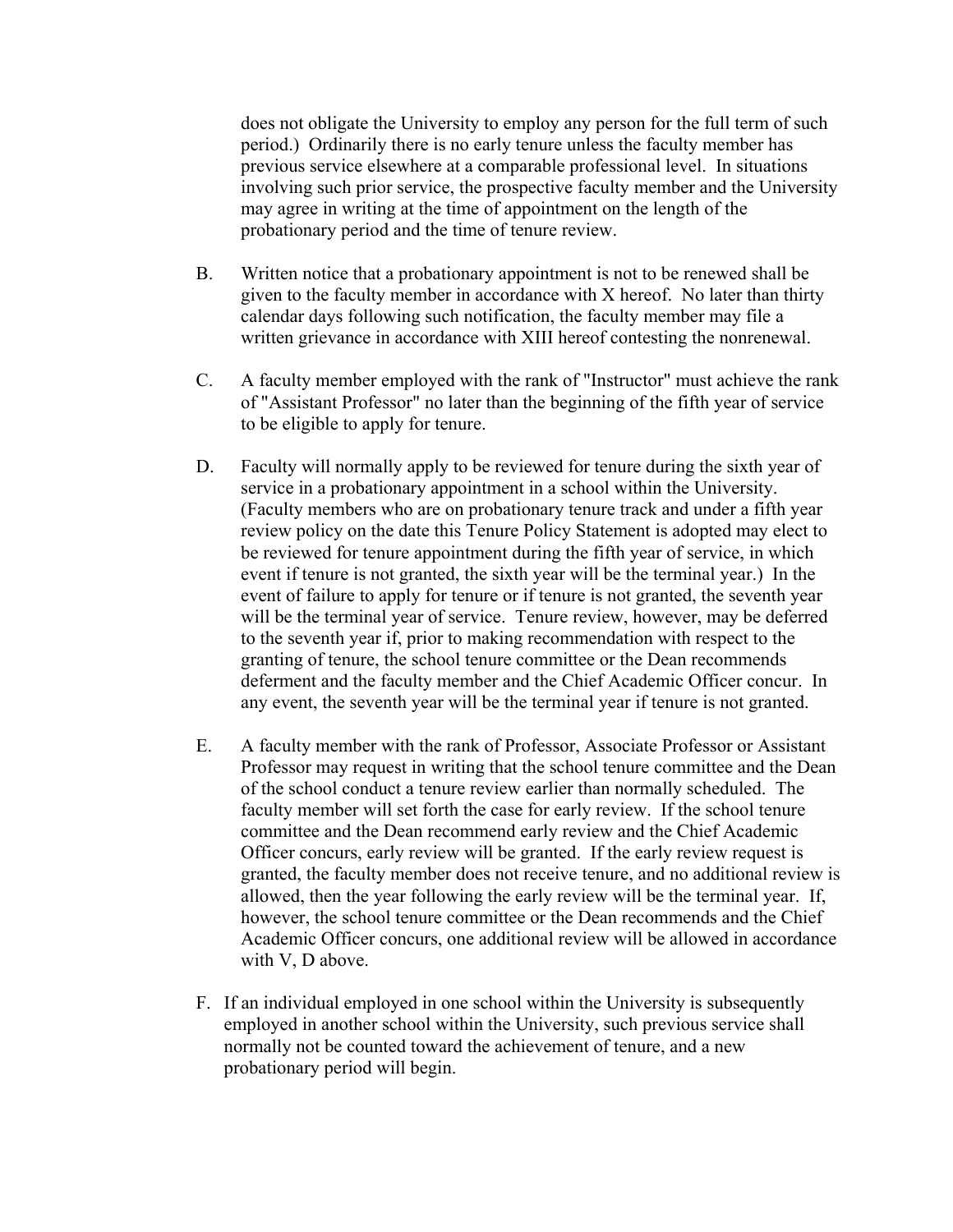### **VI. TENURE AND TENURE REVIEW**

- A. In extremely rare cases, tenure may be granted concomitantly with an initial appointment.
- B. Faculty with probationary appointments will be reviewed in the following manner in consideration for tenure<sup>.</sup>
	- 1. School Tenure Committee: The first review shall be by the tenure committee of the faculty member's school in accordance with this Tenure Policy Statement and any applicable written procedures of that school. In keeping with the principle that tenure is granted in a particular school, the recommendation of the school tenure committee shall be considered the substantive faculty evaluation of the candidate for tenure.
	- 2. Dean of the School: The second review shall be an evaluation of the candidate's qualification for tenure by the Dean of the school in accordance with this Tenure Policy Statement and any applicable written procedures of the school.
	- 3. If both the school tenure committee and the Dean conclude that tenure should not be granted, tenure shall be denied and the candidate shall be promptly notified of such decision in writing. The candidate may appeal this decision as provided in VI, B, 7 below.
	- 4. University Tenure Committee: If the school tenure committee and/or the Dean concludes that tenure should be granted, the matter shall be referred to the University Tenure Committee for a third review. This review shall be in accordance with this Tenure Policy Statement and any applicable written procedures of that Committee. As part of this review the Committee shall determine that procedural and substantive rules and criteria for tenure are being consistently applied across the University within the context of the varied academic and professional programs.
		- a. If the University Tenure Committee concludes that tenure should be granted, the matter shall be referred to the administration of the University.
		- b. If the University Tenure Committee concludes that tenure should not be granted and one of the two first reviews recommended that tenure not be granted, tenure shall be denied and the candidate shall promptly be notified of such decision in writing. The candidate may appeal this decision as provided in VI, B, 7 below.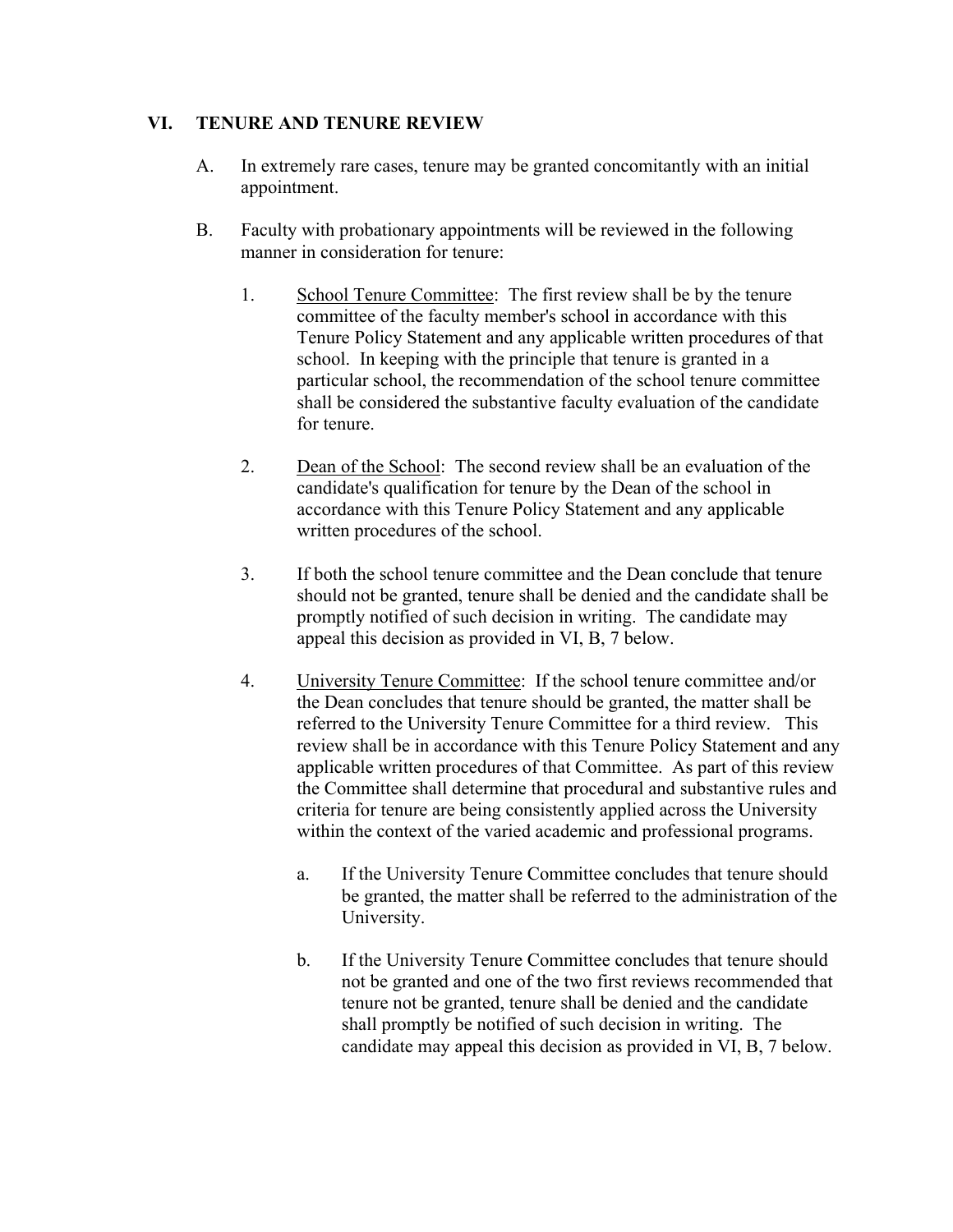- c. If the University Tenure Committee concludes that tenure should not be granted and both of the two first reviews recommended that tenure be granted, the matter shall be referred to the administration of the University.
- denied and the candidate shall be promptly notified of such decision in 5. University Administration: The administration shall for this purpose be defined by the President, but will always include the President and the Chief Academic Officer. If the administration of the University concludes that tenure should be granted, such recommendation shall be communicated to the Board of Regents of the University. If the administration of the University concludes that tenure should not be granted, tenure shall be writing. In the event of such a decision to deny tenure, the candidate may appeal such decision as provided in VI, B, 7 below.
- 6. Board of Regents: The authority to grant tenure rests solely in the Board of Regents of the University. Its decision not to grant tenure is not subject to grievance or other appeal within the University. Review by the Board includes review and recommendation by both the Academic Affairs Committee and the Faith and Heritage Committee of the Board.
- 7. No later than thirty calendar days following notification of a nonrecommendation of tenure other than by the Board of Regents, the candidate may file a written grievance in accordance with XIII hereof contesting the denial of tenure.
- C. All faculty with tenure will be subject to a thorough review of performance every five years by the tenure committees of the schools. This review will serve to identify areas of strengths and weaknesses of faculty performance and to identify means to improve that performance.

### **VII. DISMISSAL FOR CAUSE**

- A. Other than as provided in VIII hereof, dismissal of a faculty member with tenure, or with a probationary appointment before the end of the specified contract term, may only be for adequate cause. Adequate cause for a dismissal must be related, directly and substantially, to the fitness of the faculty member in a professional capacity as an educator, to a situation of serious neglect of duty, incompetence, gross misconduct, moral turpitude, or to a clear demonstration of a consistent pattern of disregard for the policies, the Christian values or the mission of the University.
- B. Dismissal for cause of a faculty member with tenure, or with a probationary appointment before the end of the specified contract term, will be preceded by: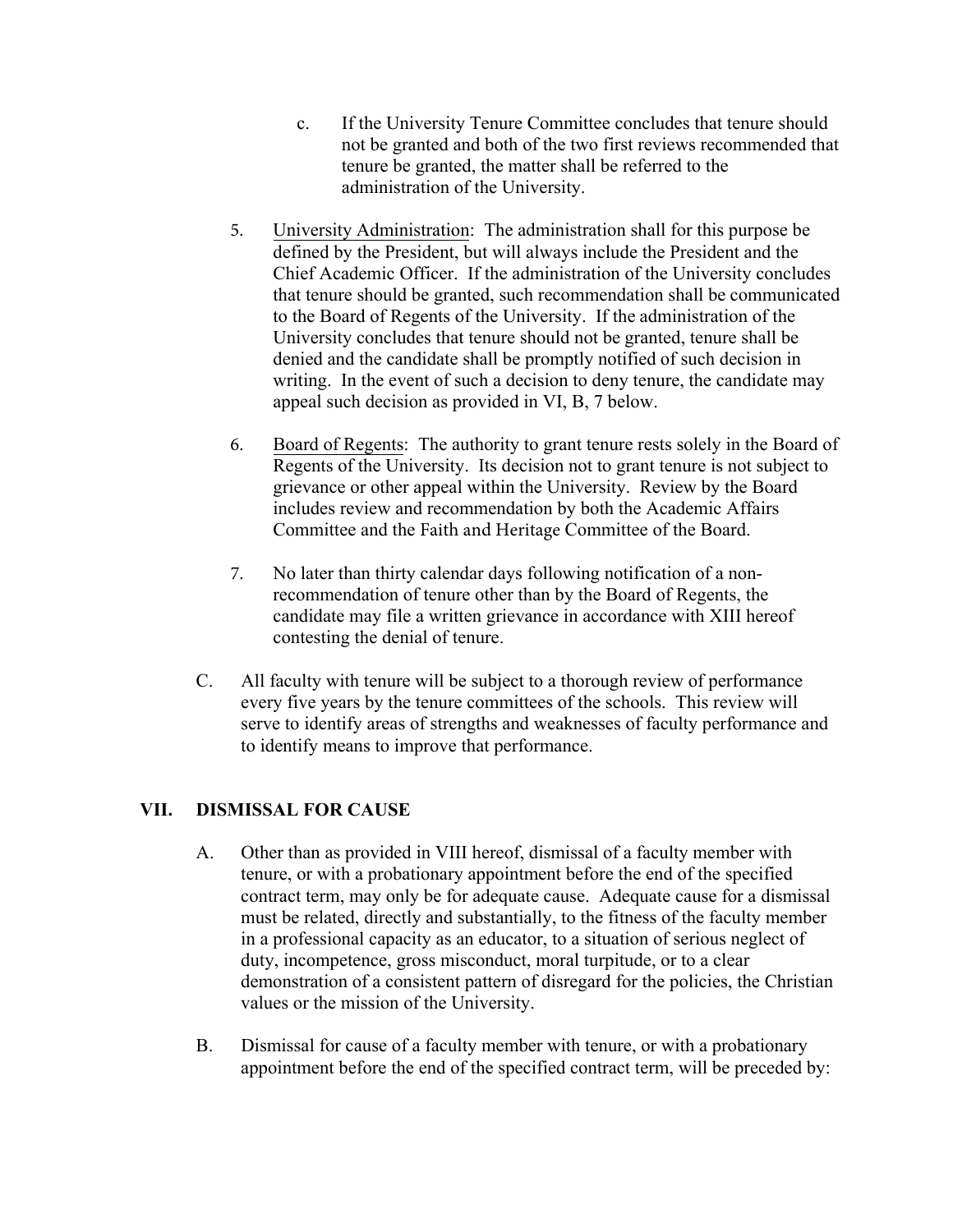- 1. Discussions between the faculty member and the appropriate University administrator looking toward a mutual resolution of concerns. In these discussions, the University, at its discretion, may offer the faculty member the option of resigning in lieu of a dismissal hearing.
- 2. Informal inquiry by the school's tenure committee, or a subcommittee specially appointed by it which may, failing to effect an adjustment, determine whether in its opinion dismissal proceedings should be undertaken without its opinion being binding upon the University.
- 3. Notice of intent to dismiss, delivered to the faculty member by serving it personally or by mailing it by means of United States certified mail to the faculty member's last known address, which shall inform the faculty member that employment will be terminated on a date not less than thirty calendar days from the date of personal delivery or mailing. The notice of intent shall also include a statement of reasons for dismissal, drawn with reasonable specificity by the Chief Academic Officer or the Chief Academic Officer's designee.
- C. Unless a faculty member who has been served with a notice of intent to dismiss exercises the right to grieve the decision to dismiss under XIII hereof by filing a written grievance within thirty calendar days of the date on which the notice is delivered or mailed, the dismissal shall become effective on the date specified in the notice of intent to dismiss without further notice or action required on the part of the University.
- D. If a faculty member gives timely notice of intent to grieve the decision to dismiss, the dismissal shall be postponed pending completion of the grievance procedure. The faculty member, however, may be suspended from duties without loss of pay or assigned other duties in lieu of suspension if, in the judgment of the Chief Academic Officer continued service results in immediate harm to the faculty member, others or the University.

# **VIII. TERMINATION FOR REASONS OTHER THAN CAUSE**

### A. Financial Exigency

1. Termination of an appointment with tenure, or of a probationary appointment before the end of the specified contract term, may occur because of a bona fide financial exigency, i.e., an imminent financial crisis which threatens the economic stability of a school and which cannot be alleviated by less drastic means. The capital assets of the University need not be depleted prior to declaring a situation of financial exigency.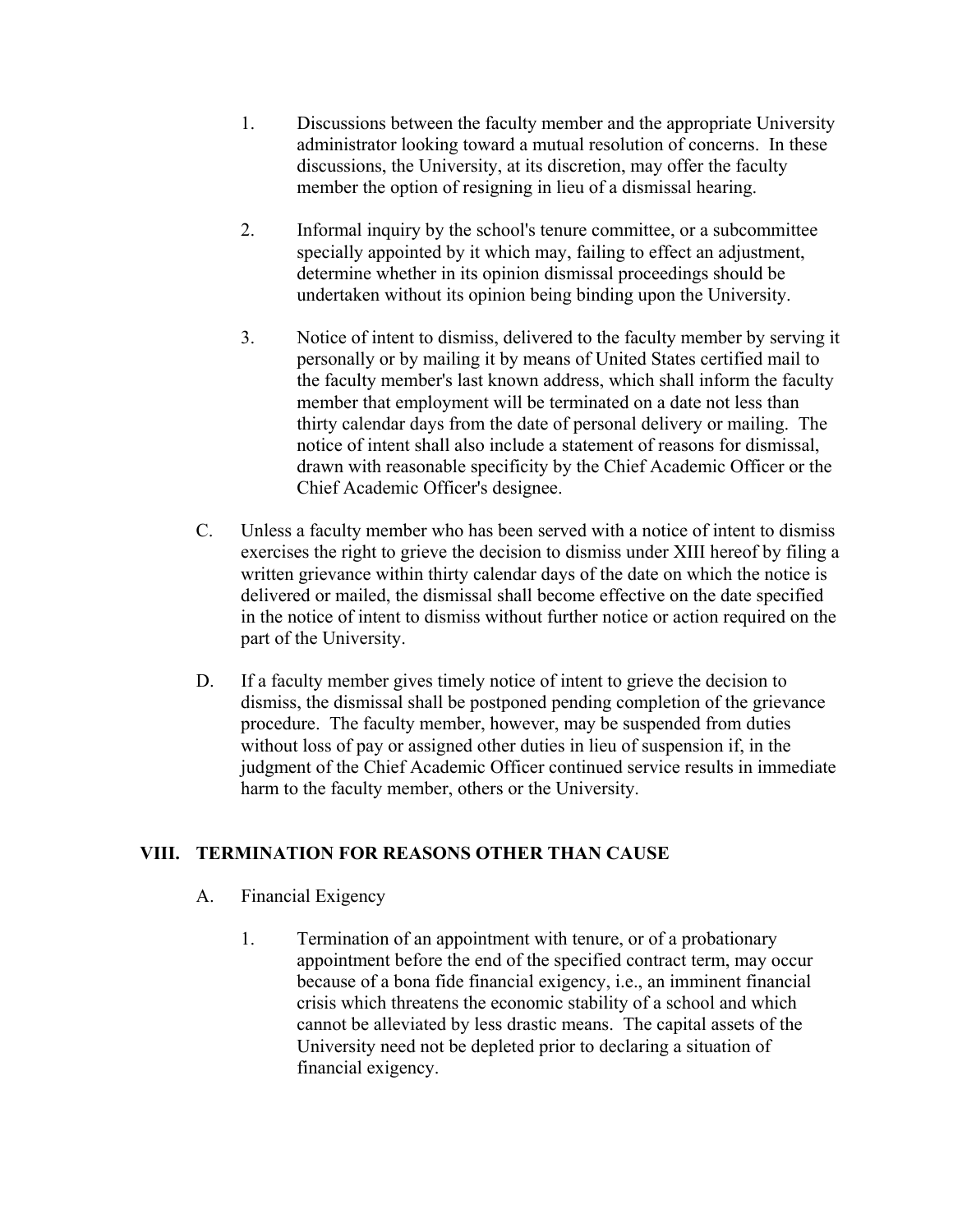- 2. A representative faculty body shall be consulted in the process of making the decision that a condition of financial exigency exists or is imminent and that all reasonable alternatives to termination of appointments have been pursued. This body shall consist of up to five faculty members from each of the schools within the University who are to be selected by the faculties of the respective schools.
- 3. Judgments determining where, within the overall academic program, termination of appointments may occur involve considerations of mission, as set forth in the Mission Statement, and educational policy as well as of faculty rank. The faculty shall have the opportunity to make recommendations in these matters, including recommendations to help determine the criteria for identifying the individuals whose appointments are to be terminated. These criteria may appropriately include length of service and total contribution to the University. The decision shall be made by the administration of the University.
- 4. The case of a faculty member given notice of proposed termination of appointment due to financial exigency will be governed by the following procedure.
	- a. The notice of proposed termination of appointment due to financial exigency shall be delivered in person or mailed by means of United States certified mail to the faculty member's last known address and shall inform the faculty member of the right under XIII hereof to file a written grievance within thirty calendar days of the date on which the notice is delivered or mailed.
	- b. The issues which may be addressed in any such grievance are limited to the following:
		- (i) The existence and extent of the condition of financial exigency. The findings of a faculty committee in a previous proceeding involving the same issue may be introduced. The administration shall have the responsibility of providing facts that establish the existence and extent of the condition.
		- (ii) The validity of the educational judgments and the criteria for identification for termination; but any criteria established as a result of consultation with the faculty body on these matters shall be given great weight.
		- (iii) Whether the criteria are being properly applied in the individual case.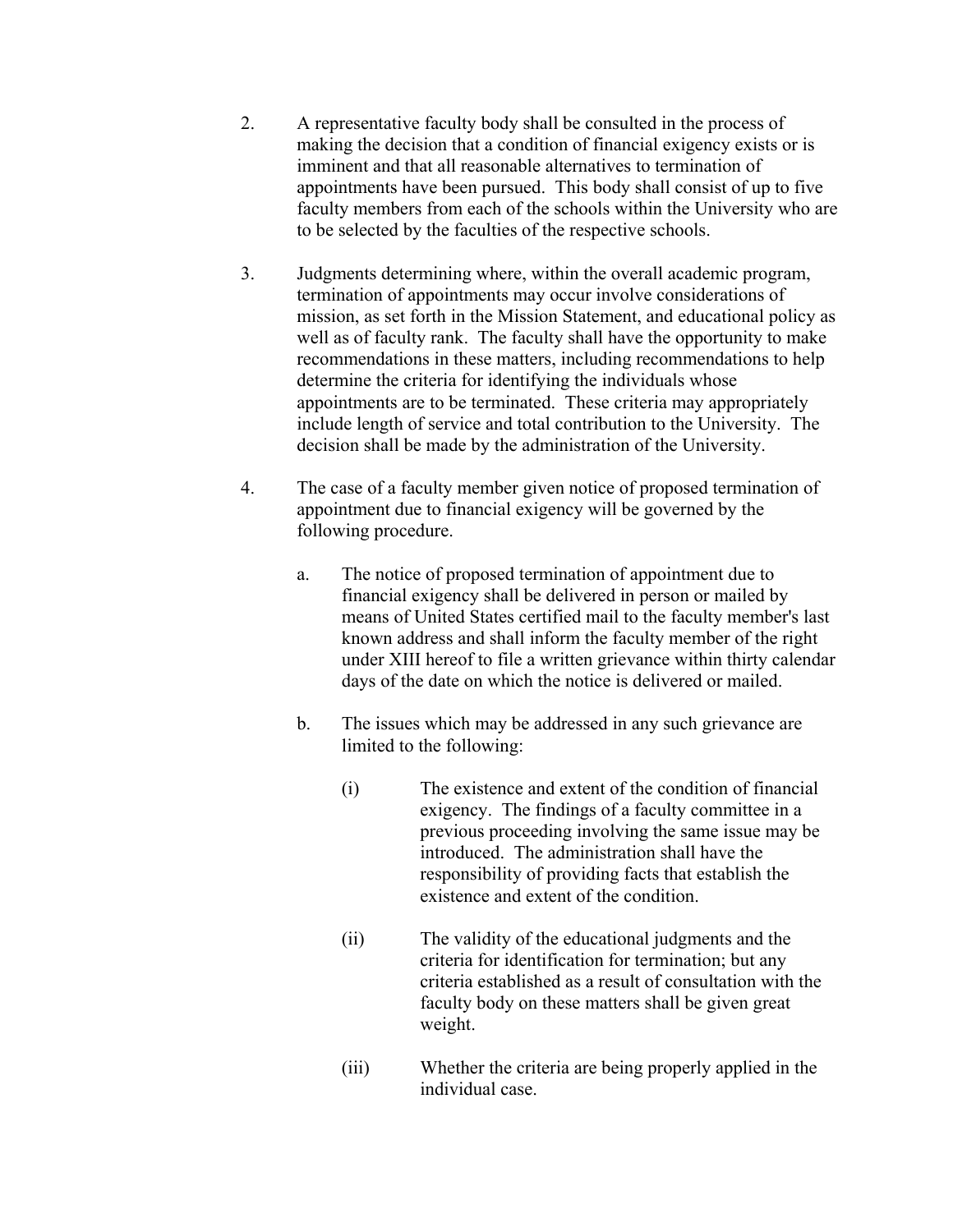- 5. If the University terminates appointments because of financial exigency, it shall not at the same time make new appointments except in circumstances where a distortion in the academic program would otherwise result. The appointment of a faculty member with tenure shall not be terminated in favor of retaining a faculty member without tenure within the same school except in circumstances where a distortion of the academic program would otherwise result.
- 6. Before terminating an appointment because of financial exigency, the University administration, with faculty consultation, shall make reasonable efforts to place the faculty member concerned in another suitable position within the University. If the placement is not in the same field of specialization and at the same school, tenure will terminate, but tenure may thereafter be obtained on the basis of service in the new appointment upon meeting the normal requirements for tenure. In no way should the academic quality of the University or any of its programs be compromised by offering tenured faculty appointments in fields of specialization in which faculty members are not well qualified.
- 7. In all cases of termination of appointment because of financial exigency, the position of the faculty member concerned shall not be filled by a replacement within a period of three years unless the released faculty member has been offered reinstatement and a reasonable time in which to accept or decline it.
- B. Discontinuance or Reduction of Program or Department
	- 1. Termination of an appointment with tenure may occur as a result of bona fide formal discontinuance or reduction of a program or department of instruction. No showing of financial exigency is required. The following standards and procedures shall apply.
		- a. The decision to discontinue a program or department of instruction shall be based upon educational considerations, as determined by the administration after consultation with a representative faculty body (as defined in VIII, A, 2), upon factors related to the mission of the University, or upon financial considerations where enrollment declines are seen as more than temporary in nature, and the University cannot reasonably continue to support such program or department without producing a significant negative impact on other programs or departments. The decision must reflect long-range judgments that the educational mission of the University as a whole will be enhanced by the discontinuance.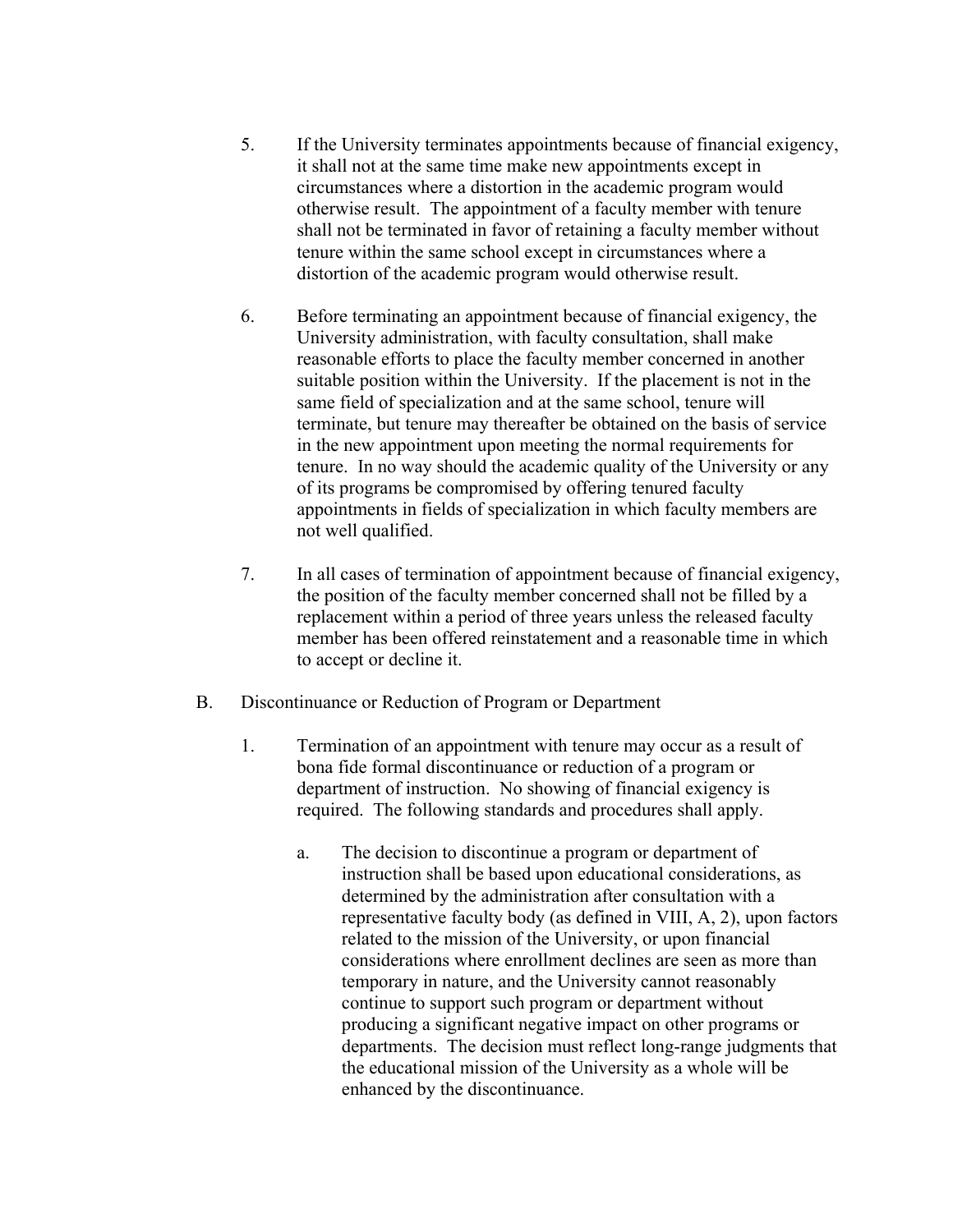- b. Before the University issues notice to a tenured faculty member of its intention to terminate an appointment because of formal discontinuance of a program or department of instruction, the University shall make reasonable efforts to place the faculty member concerned in another suitable position. If the placement is not in the same field of specialization and at the same school, tenure will terminate, but tenure may thereafter be obtained on the basis of service in the new appointment upon meeting the normal requirements for tenure. In no way should the academic quality of the University or any of its programs be compromised by offering tenured faculty appointments in fields of specialization in which they are not well qualified.
- c. If no suitable position is available within the University, the faculty member's appointment may then be terminated. A notice of termination resulting from a discontinuance or reduction shall be delivered in person or mailed by means of United States certified mail to the faculty member's last known address and shall inform the faculty member of the right under XIII hereof to file a written grievance within thirty calendar days of the date on which the notice is delivered or mailed. The issues in connection with such a grievance shall be limited to the University's failure to satisfy any of the conditions specified in VIII, B, hereof.
- d. If the University terminates an appointment because of a reduction of a program or department, the appointment of a faculty member with tenure shall not be terminated in favor of the appointment or retention of a faculty member without tenure within the same program or department except in circumstances where a distortion of the academic program would otherwise result.
- e. In all cases of termination of appointment because of discontinuance or reduction of a program or department, the position of the faculty member concerned shall not be reinstated and filled by a replacement within a period of three years unless the released faculty member has been offered reinstatement and a reasonable time in which to accept or decline it.

#### C. Medical Reason

Termination of an appointment with tenure, or of a probationary appointment before the end of the specified contract term, for medical reasons must be based upon clear and convincing evidence that the faculty member cannot continue to fulfill the terms and conditions of appointment. The decision to terminate may be reached only after there has been appropriate consultation with medical personnel and after the faculty member concerned, or someone representing the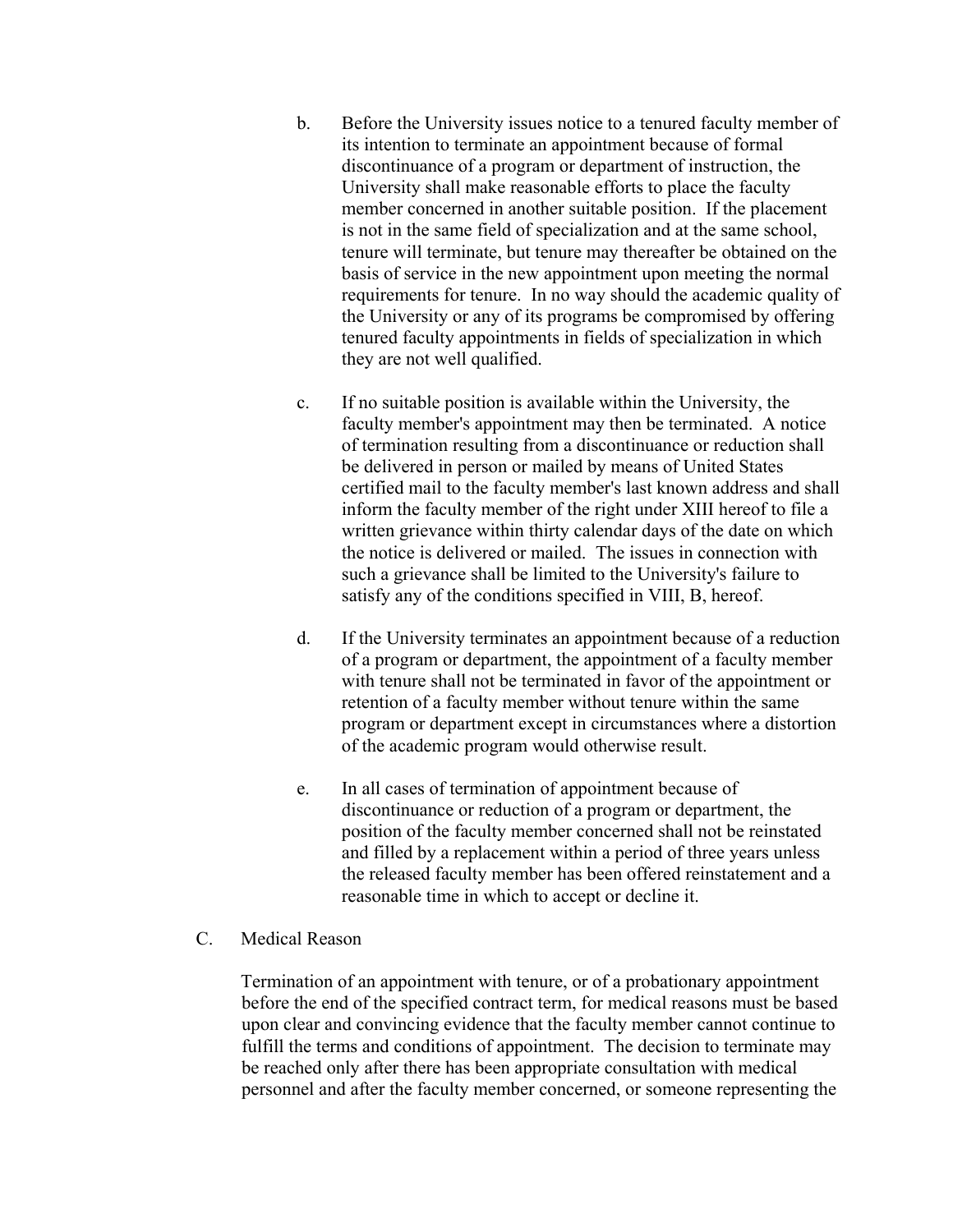faculty member, has been informed of the basis of the proposed action and has been afforded an opportunity to present the faculty member's position. If the faculty member so requests, the evidence will be reviewed by the appropriate school tenure committee before a final decision is made. Notice of termination shall be delivered in person or mailed by United States certified mail to the faculty member's last known address and shall inform the faculty member of the right under XIII hereof to file a written grievance within thirty calendar days of the date on which the notice is delivered or mailed.

D. Retirement

The mandatory retirement age, to the extent permitted by law, for all tenured faculty members shall be seventy. By mutual agreement between the University and a faculty member, however, the faculty member may receive additional teaching appointments not to exceed one year at a time following mandatory retirement. In the event no further appointments are made, no notice of intention not to make additional appointments shall be required. Tenure may not be retained by faculty members who are retired even though they continue to teach.

### **IX. PROCEDURES FOR IMPOSITION OF SANCTIONS OTHER THAN DISMISSAL**

- A. If the University believes that the conduct of a faculty member, although not constituting adequate cause for dismissal, is sufficiently grave to justify imposition of a severe sanction, such as suspension from service for a stated period, the University may institute a proceeding to impose such a severe sanction. The procedures outlined in VII hereof relating to dismissal for cause shall govern the proceeding.
- B. If the University believes that the conduct of a faculty member justifies imposition of a minor sanction, such as a reprimand, it shall notify the faculty member of the basis for the proposed sanction and provide an opportunity for the faculty member to respond prior to imposition of the proposed sanction.

# **X. NOTICE**

- A. If a probationary appointment is not renewed other than for failure to achieve tenure or pursuant to VII or VIII hereof, the faculty member will receive notice in accordance with the following schedule:
	- 1. Appointments that coincide with the academic year: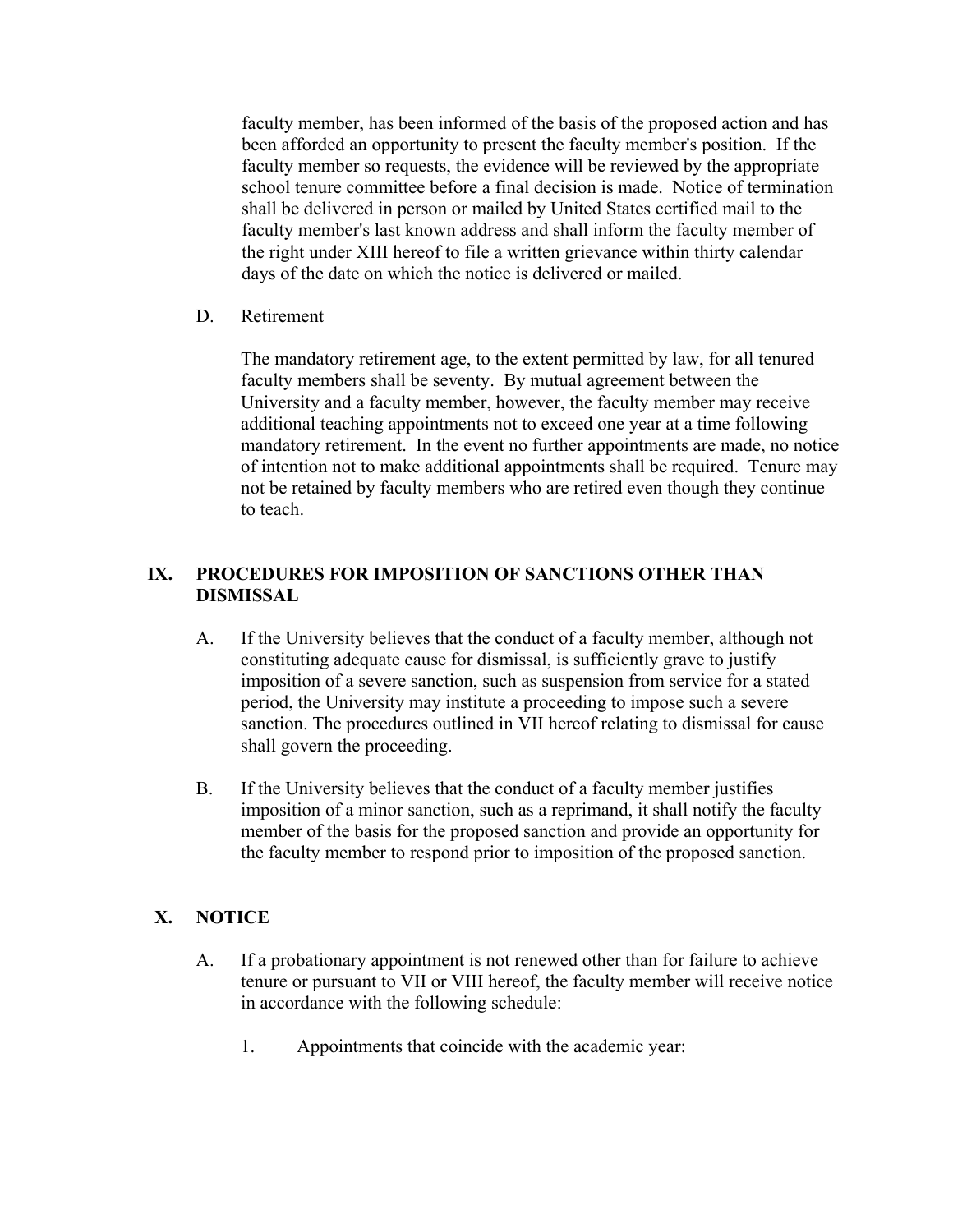- a. Notice shall be given by March 1 of the first year of probationary service.
- b. Notice shall be given by December 15 of the second or later year of probationary service.
- 2. Appointments that do not coincide with the academic year:
	- a. If a faculty member in the first year of probationary service has a contract with a beginning date other than the first day of August or September, the probationary faculty member shall receive notice of nonrenewal at least three months before the expiration of the contract.
	- b. If a faculty member in the second or later year of probationary service has a contract with a beginning date other than the first day of August or September, notice of non-renewal shall be given at least six months prior to the expiration of the contract.
- B. In the case of termination for reason of financial exigency of a faculty member with tenure or on probationary appointment, the notification dates described above do not apply. However, as much notice as practicable shall be given, but in no event shall it be less than thirty days.

### **XI. ACADEMIC FREEDOM**

The University realizes that academic freedom and economic security are essential for acquiring and maintaining a strong faculty. The faculty member must enjoy that freedom characteristic of the best in higher education as it has developed in Western culture. A faculty member, while recognizing a special responsibility to the University as a contributing scholar, requires freedom of discussion in the classroom and freedom of professional research and publication of results. Dedicated to the free pursuit of truth, a faculty member should consider it a basic duty to encourage freedom of inquiry in peers and in students. While abiding by and supporting the policies, ideals, and procedures of the University, the faculty member has the right of peacefully seeking revision of policies. Free inquiry and the pursuit of truth are indispensable conditions for the attainment of the goals of any university. A faculty member, while enjoying academic freedom, shares responsibility with the administration for the preservation of this freedom. Therefore, a faculty member is free in the quest for truth within a broad but intricate framework of responsibility to colleagues and students as sharers in this quest, to the University with its ideals and purposes, and to society with its basic mores and morals.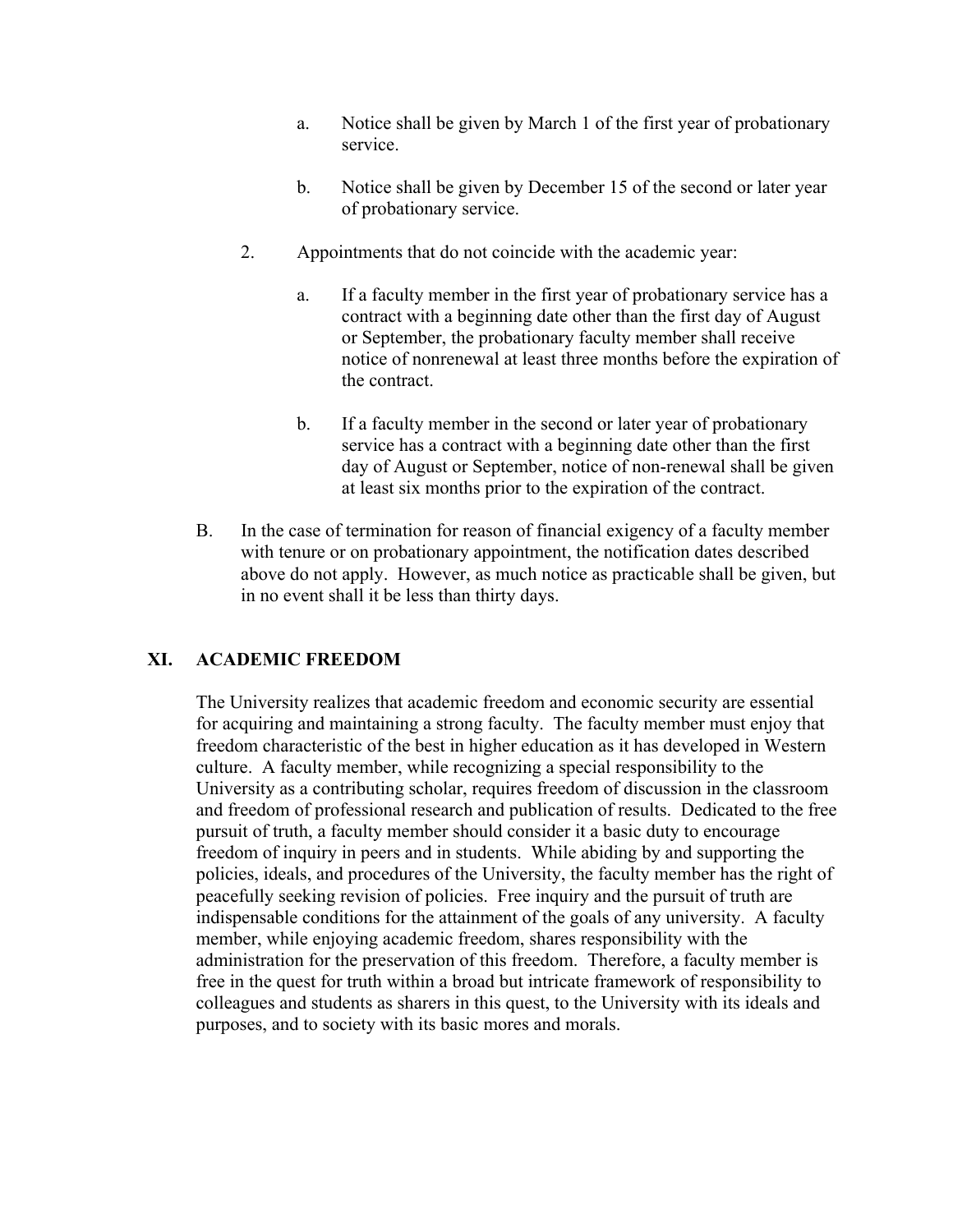#### **XII. ADMINISTRATIVE PERSONNEL**

This Tenure Policy Statement applies to administrative personnel who hold an academic rank of Instructor or above but only in their capacity as probationary or tenured faculty members.

#### **XIII. GRIEVANCE PROCEDURE**

#### A. Purpose

The purpose of the grievance procedure is to provide a full opportunity for the resolution of grievances of faculty with tenure or probationary appointments concerning academic freedom, tenure, promotion and other issues.

B. Grievance Committee

Annually, the faculty of each school shall elect three faculty members from their respective schools to serve on the University Grievance Committee. Each elected member shall continue as a member of the Committee until a successor has been elected.

C. Grievance Committee Secretary

The Chief Academic Officer shall designate an individual who is not a member of the Grievance Committee to serve as Secretary to the Committee. The Secretary shall:

- 1. Coordinate the selection of hearing panels.
- 2. Be present at all hearing panel meetings except those in which a hearing panel is engaged in deliberations.
- proceedings. 3. Provide assistance as needed, including the scheduling of meetings and the maintenance of minutes and other official records of the
- D. Initiating a Grievance Proceeding.

Before initiating a formal grievance, a faculty member should discuss the matter in dispute with the appropriate University administrator looking toward a mutual resolution of concerns. If a resolution does not result and the faculty member is satisfied that there is proper cause for grievance, a written grievance may be submitted to the Secretary of the Grievance Committee. The grievance shall specify the problem at issue, the procedure or norm violated, and the relief sought. The Secretary shall cause a copy of the grievance to be transmitted to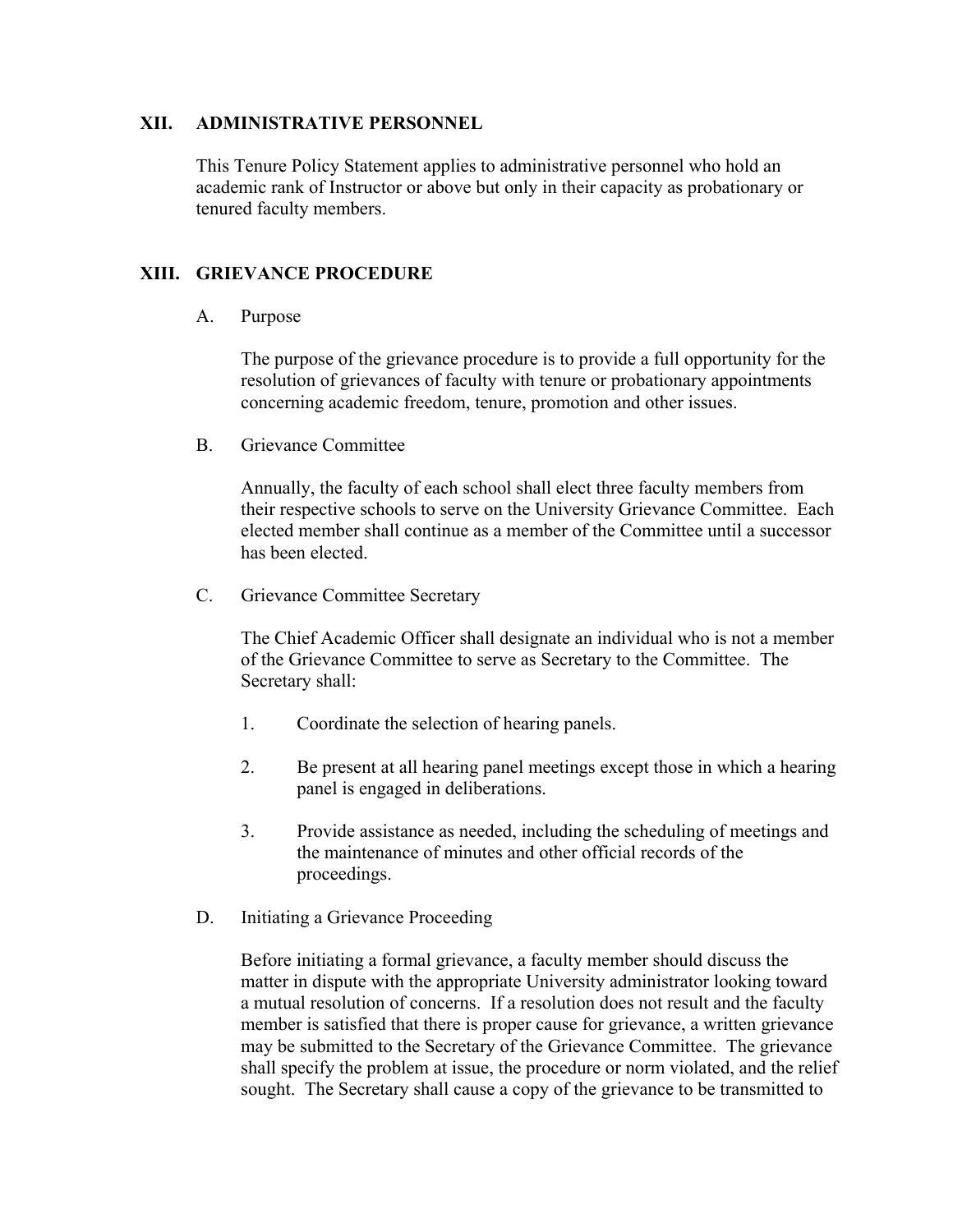the University's Chief Academic Officer. The Chief Academic Officer shall designate a University administrator to represent the University in responding to the grievance.

E. Confidentiality of Proceedings

Members and the Secretary of the Grievance Committee may not discuss, outside of the formal process, cases that are pending, being heard or have been resolved. Public statements concerning a grievance by the faculty member, University or witnesses should be avoided.

F. Selection of a Hearing Panel

chairperson. Within seven calendar days of the filing of the written complaint, the Chief Academic Officer shall furnish the faculty member with a list of six or more members of the Grievance Committee. At least one of the six members of the Grievance Committee shall be from the school of the grieving faculty member. Within seven calendar days of the date on which this list is submitted to the faculty member, the faculty member shall designate three persons from the list to serve as the Hearing Panel. The faculty member shall also identify two alternates from the list to serve as members of the Panel in the event that a person selected by the faculty member is unavailable to serve. If an individual on the list is involved in the complaint or should be disqualified for bias or interest, that person shall remove himself/herself from consideration. The members of the Hearing Panel shall select one of their number to serve as

G. Scheduling of Hearing.

As soon as the Hearing Panel has been selected, the Secretary of the Grievance Committee shall notify the University's Chief Academic Officer. In consultation with the faculty member, the University's representative, and the members of the Hearing Panel, the University's Chief Academic Officer shall set the date, time and place of the hearing, giving at least fourteen calendar days written notice. The Hearing Panel shall have the authority, where it deems appropriate and in consultation with such persons, to adjourn and continue a hearing until a future date.

H. Academic Advisor and/or Legal Counsel

In connection with any grievance hearing conducted under these procedures, the faculty member shall be permitted to have present another faculty member and/or legal counsel to serve as an advisor. The University's representative may be assisted by legal counsel. If a faculty member or the University intends to be assisted by legal counsel, written notice of this intention must be given to the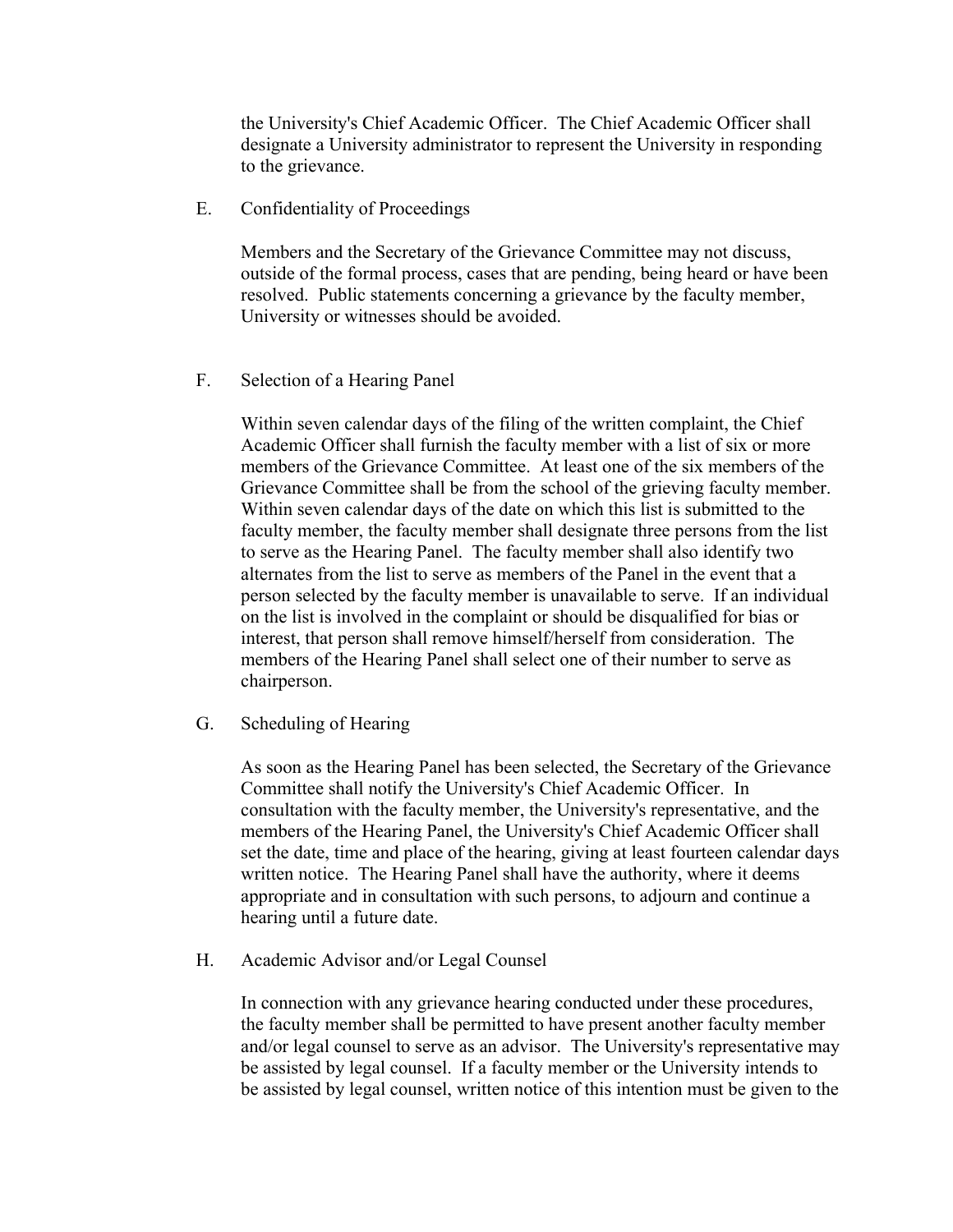other party at least five calendar days in advance of the hearing. The role of an advisor or legal counsel in connection with proceedings conducted under these policies is that of an advisor. The faculty member and the University's representative will be expected to speak for themselves. Therefore, an advisor or legal counsel for the faculty member or the University shall only address the Hearing Panel when requested to do so by the Hearing Panel.

- I. Review Procedures for Dismissal of a Tenured Faculty Member or a Faculty Member with a Probationary Appointment Prior to the End of the Contract Term:
	- 1. The Hearing Panel shall hold a formal hearing to consider the allegations made in the complaint.
	- 2. In advance of the formal hearing, the Hearing Panel may hold a joint pre-hearing meeting with the faculty member and University's representative in order to (a) simplify the issues; (b) effect stipulations of facts; (c) provide for the exchange of documentary or other information; and (d) achieve such other appropriate pre-hearing objectives as will make the hearing fair, effective and expeditious. The University will, insofar as possible, secure the cooperation of witnesses and make available necessary documents and other evidence within its control.
	- 3. The faculty member and the University's representative, and their advisors or legal counsel, shall have the opportunity to be present during all argument and presentation of evidence.
	- 4. The hearing and pre-hearing conferences will be closed unless the faculty member and the University agree otherwise.
	- 5. The Hearing Panel shall determine the order of proof and, where appropriate, exclude irrelevant or unduly repetitious evidence or argument. Technical rules of evidence shall not apply.
	- 6. The faculty member and University's representative shall have the right, within reasonable limits, to propound questions to all witnesses who testify orally and, where possible, to address questions in writing to those who do not testify orally. Where unusual or compelling reasons move the Hearing Panel to withhold this right, or where witnesses cannot or will not appear, but the Hearing Panel concludes that circumstances warrant admission of their statements, such statements may be considered by the Hearing Panel provided that the identity of any witness and his or her statement is fully disclosed to the faculty member and the University representative. The weight, if any, to be accorded to such statements shall be determined by the Hearing Panel.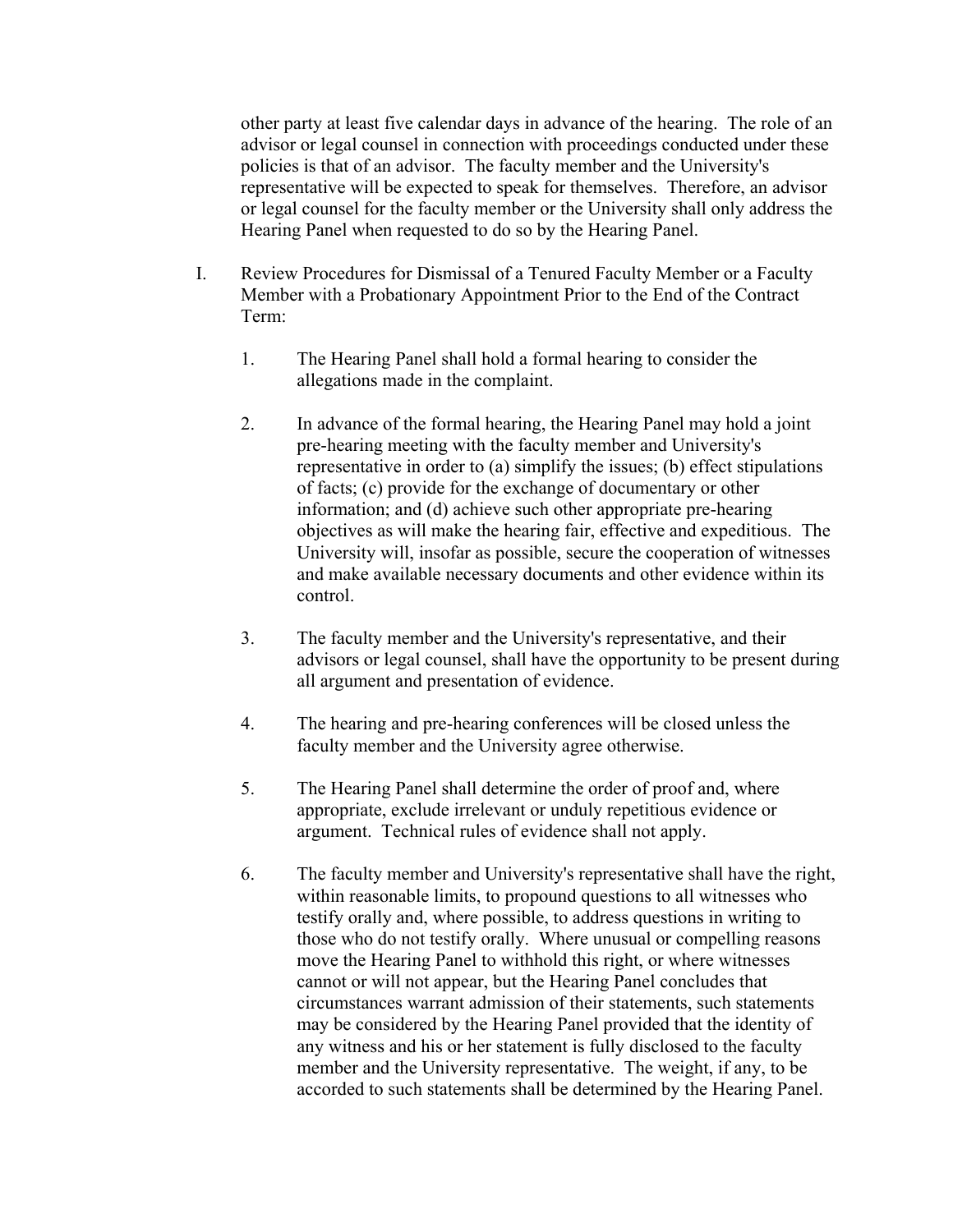- 7. A record, ordinarily in the form of a tape recording of the hearing, will be made.
- 8. The burden of persuading the Hearing Panel that adequate cause for dismissal exists rests upon the University and shall be satisfied by a preponderance of evidence in the record considered as a whole.
- 9. At the completion of the hearing, the Hearing Panel shall prepare a written advisory report consisting of findings, conclusions and recommendations and submit it to the President of the University with copies to the faculty member and University's representative. The Hearing Panel shall also forward to the President any written material or other items that it considered in connection with the review process as well as the record of the hearing. Such items shall be retained by the University for at least one year from the date that the President issues a decision, after which they may be destroyed at the discretion of the University. At any time before such items are destroyed, copies shall be made available to the faculty member upon request and payment of the reasonable expense of copying.
- 10. Either the report of the Hearing Panel will be sustained by the President or the proceeding will be returned by the President to the Hearing Panel with specific objections. In the event that the President returns the proceeding to the Hearing Panel with objections, the Hearing Panel will then reconsider its report, taking into account the stated objections and receiving new evidence if necessary. The President will make a final decision after study of the Hearing Panel's reconsideration. Prior to taking any actions hereunder, the President may discuss the findings, conclusions and recommendations with the Hearing Panel, the faculty member or any other person. The President shall submit a decision in writing to the members of the Hearing Panel, the faculty member, and the appropriate University representative. The decision of the President shall be final.
- J. Review Procedures for Matters Other Than Dismissal of a Tenured Faculty Member or a Faculty Member with a Probationary Appointment Prior to the End of the Contract Term:
	- 1. The Hearing Panel shall meet in closed session.
	- 2. The faculty member and University representative shall be provided with an opportunity to meet with the Hearing Panel. As it deems appropriate, the Hearing Panel shall interview other persons and will consider written materials and other items pertinent to the grievance.